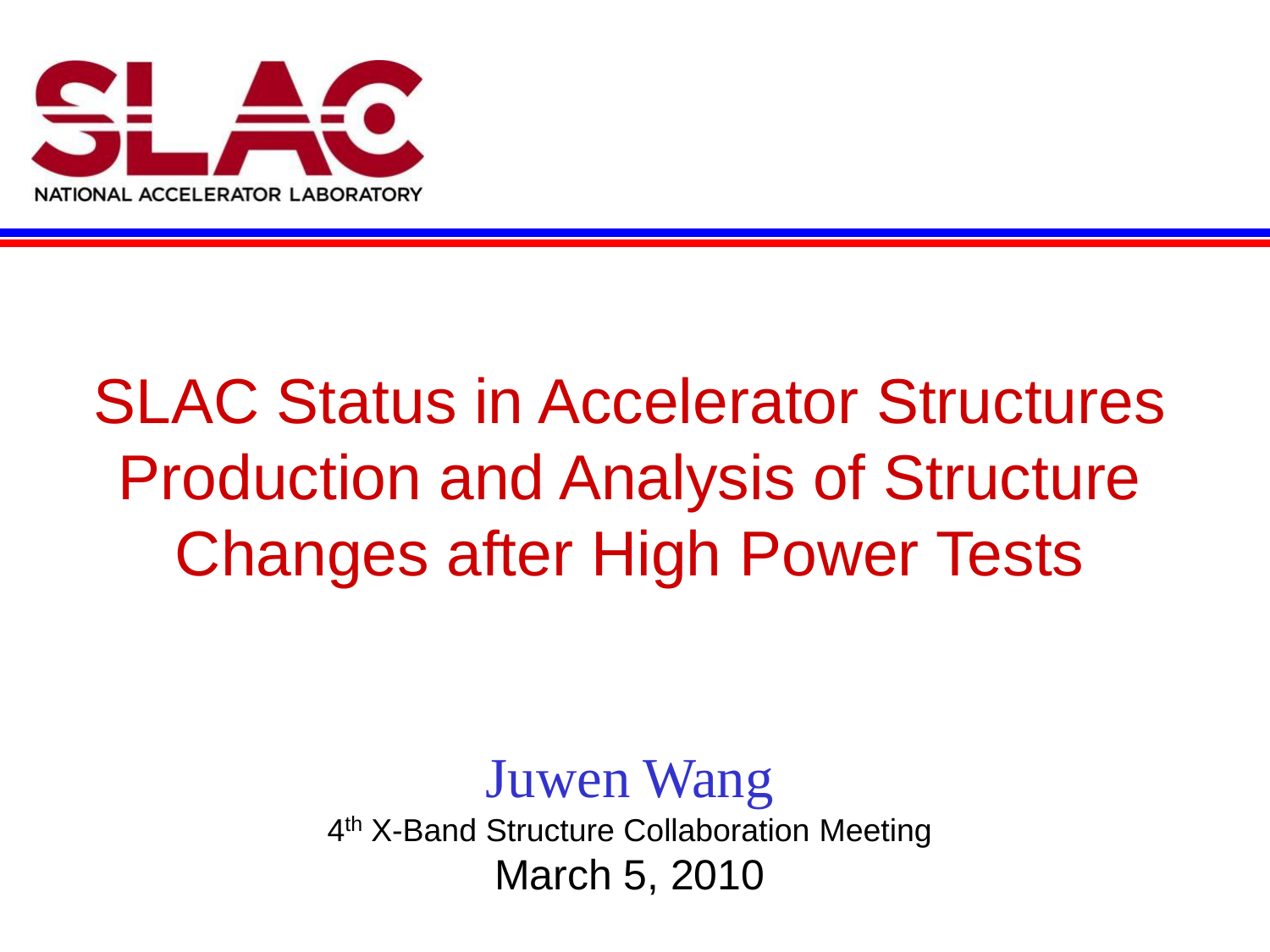

# **Outline**

- 1. Work Status
	- Past
	- **Ongoing**
	- **Future**
- 2. Measurement and Analysis of Structure Changes after High Power Tests
	- Three Structures: T18\_VG2.4\_DISC SLAC-1 T18\_VG2.4\_DISC KEK-1 TD18\_VG2.4\_DISC SLAC-1
	- Comparison with NLC/GLC structures
	- **Discussion**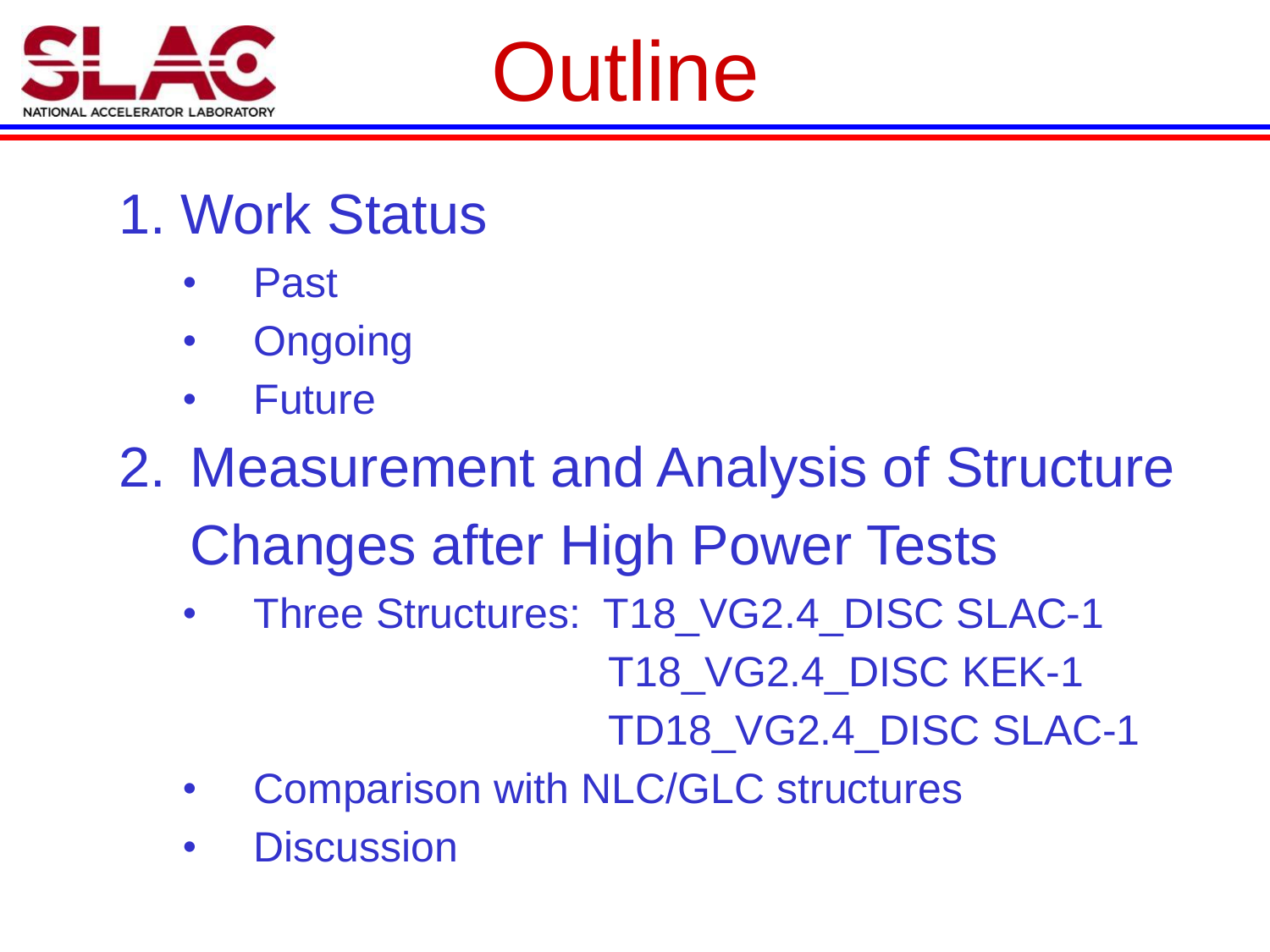

# 1. Work Status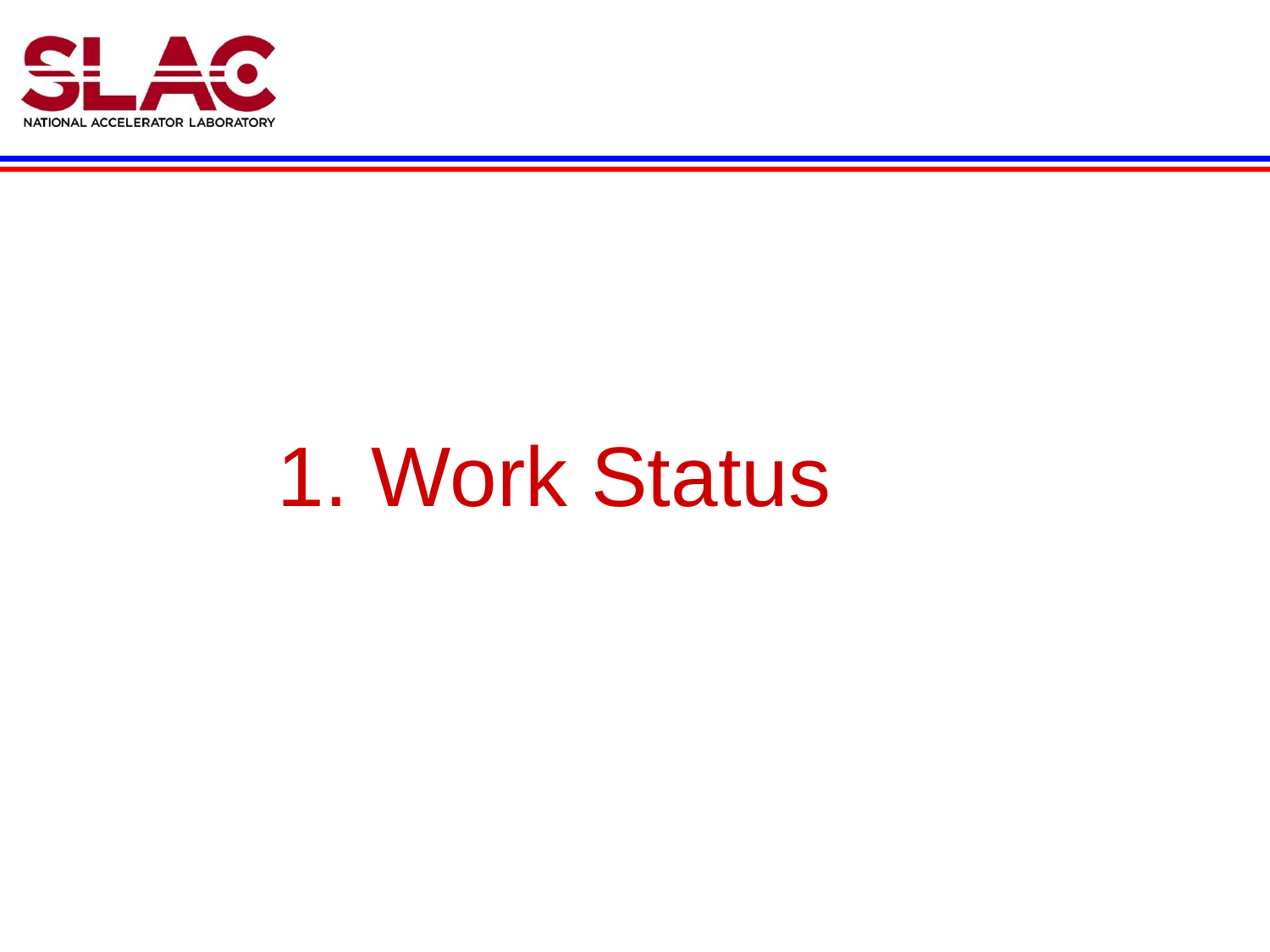# Work Done Since the Collaboration

- 1. Eleven structures have been made and five high power tested
	- 1 x T28\_vg2.9 (T26) Structure Used T53VG3MC components and completed by the end of May, 2008 High power tested in the NLCTA since June 2008.
	- 4 x T18\_VG2.4\_DISC Structures #1, #2, #3, #4 Two with SLAC flanges, high power tested successfully at NLCTA One with KEK flanges has also been successfully tested at KEK
	- $2 \times T$ D18 VG2.4 DISC Structures #1, #2 Fabrication completed (with SLAC and KEK flanges) and high power tested.
	- C10 Structures:  $2 \times C10$  VG 1.35 #1, #2 and  $2 \times C10$  VG 0.7 #1, #2 Fabrication completed, one VG1.35 of four structures tested.

### 2. Five CERN made test structures high power tested

SLAC Provided RF feed and related components for tank versions

- HDX11 Cu Structure and Mo Structure Electrical polishing and reassembly and Microwave evaluation
- T18\_VG2.6\_QUAD Cooling tube flanges brazed at a hydrogen furnace with 25/75 Au/Cu alloy Four quadrant assemblies vacuum baked at 650°
- T18 VG2.6 DISK Assembled in the tank at SLAC
- T24 VG2.4 DISK Assembled in the tank at SLAC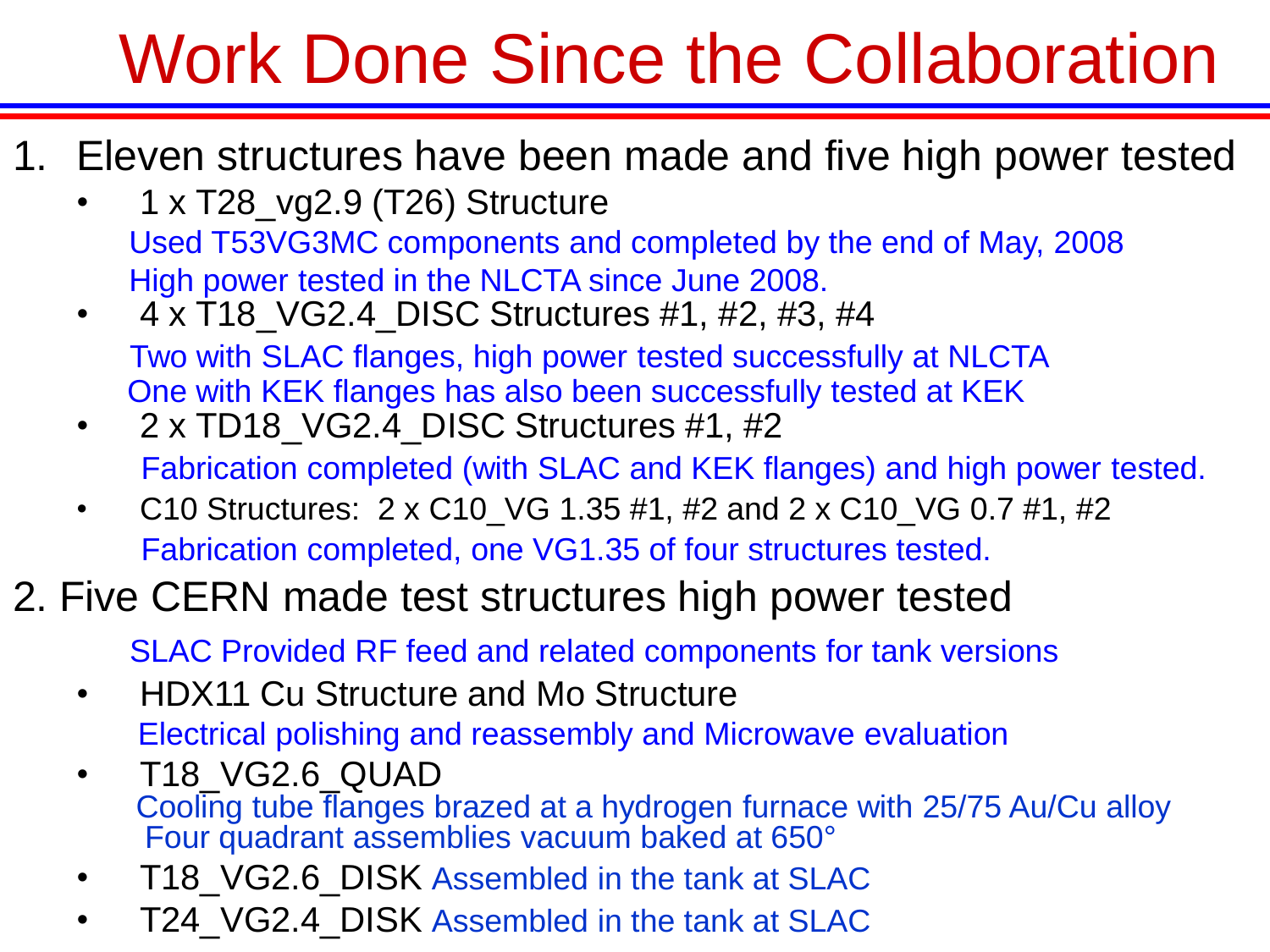

- 1. One more of C10 structures 1xVG0.7 was completed and ready for the high power test.
- 2. The high power test of T18\_VG2.4\_SLAC #2 is not completed (300 hours) due to the klystron broken-down and other program in the test station – it may be used for a resonant ring test.
- 3. One of T24 VG1.8\_DISC is under assembly and will be completed by middle of May. Due to three damaged discs, the second T24 will be completed by the end of May. Its high power test will by in late of June. The shipping of KEK T24 structure also will be sometime second half of June.
- 4. I will push TD18 structures assembly work, hopefully they can be completed by the end of July and the high power tests can start by the end of August.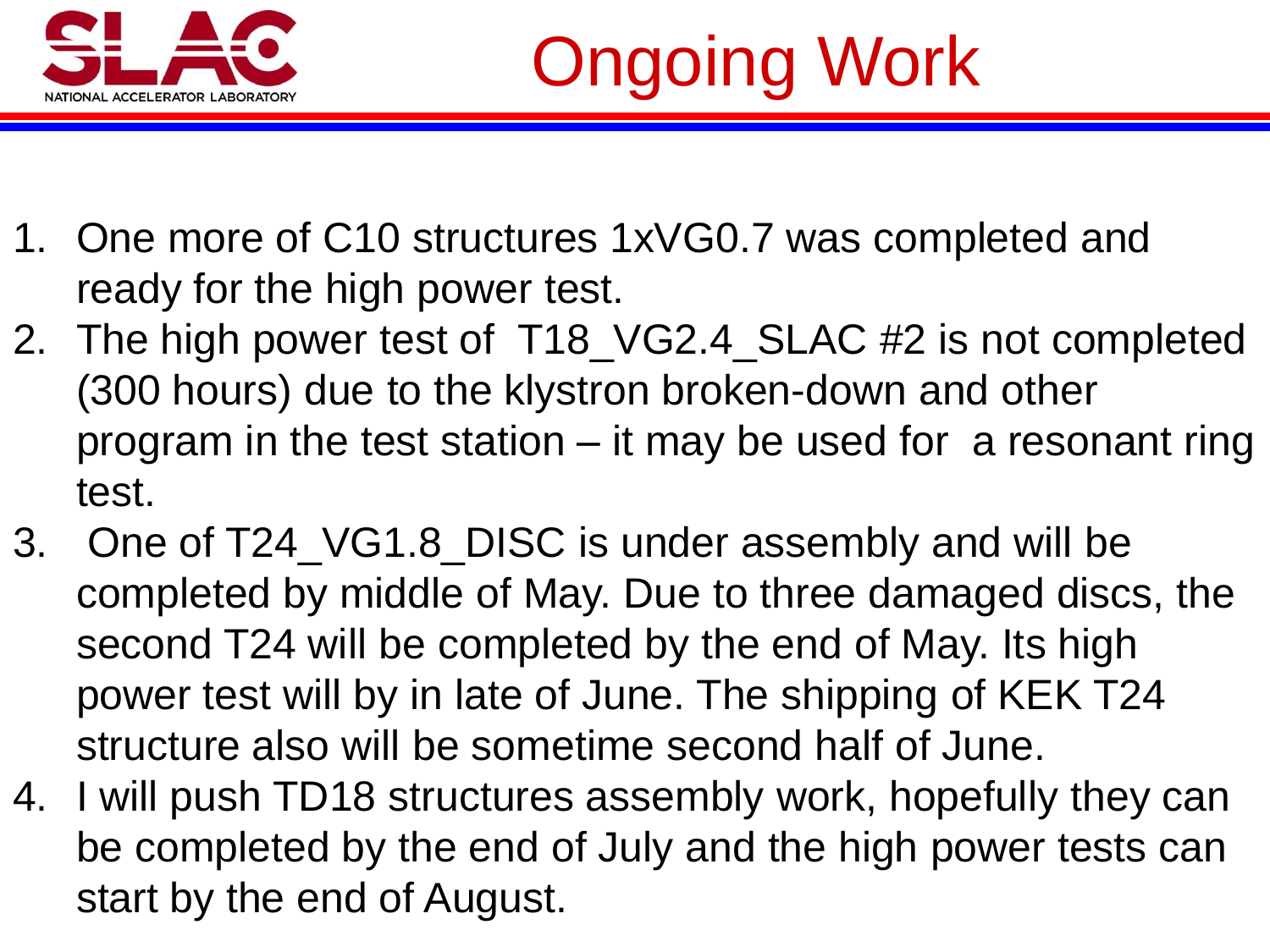

## T24 Structure Fabrication



### Couplers Brazing



Body diffusion bonding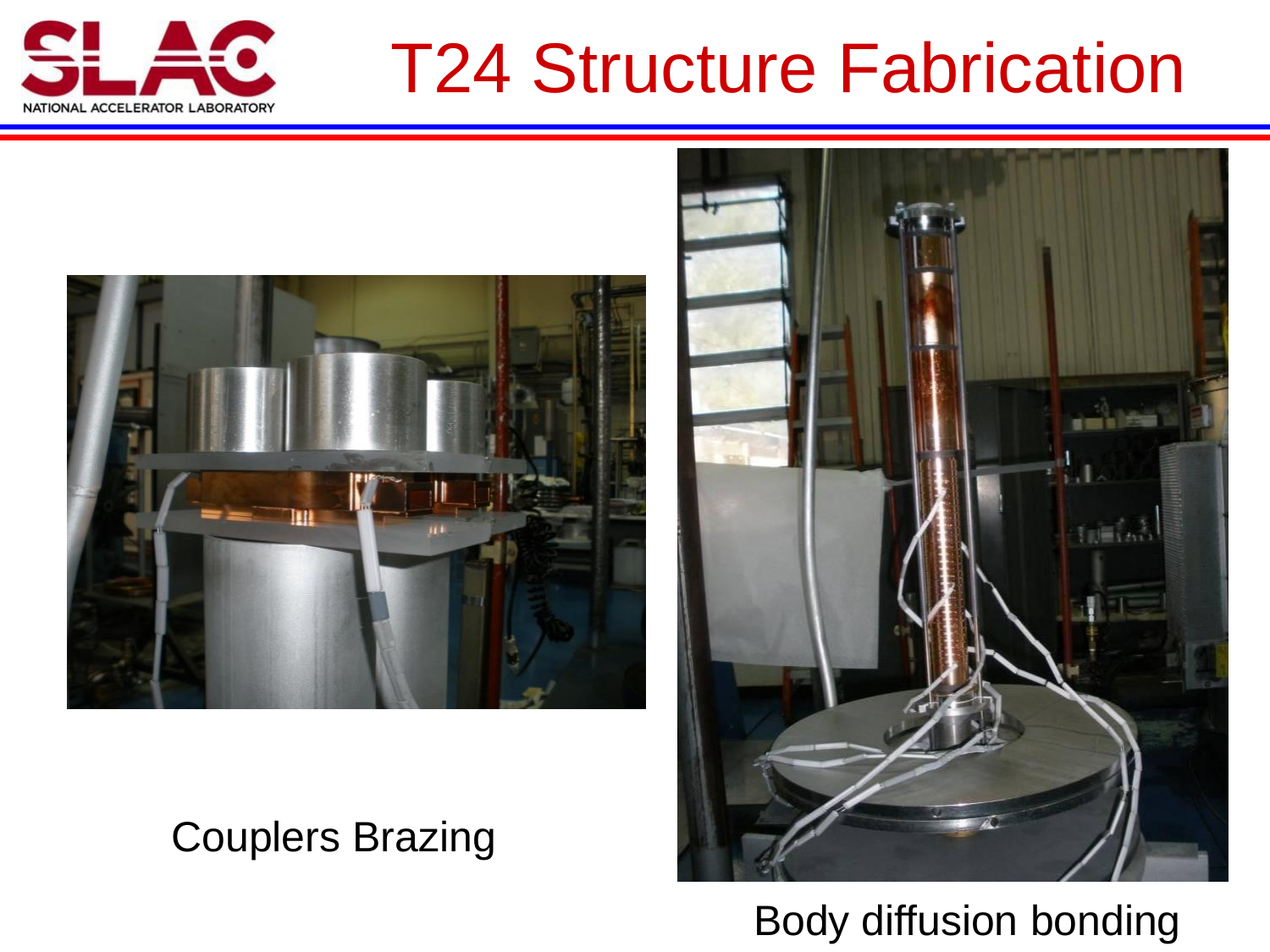

# Work in the Near Future will be discussed and Finalized

1. Two more C10 Structures 1xVG1.35 and 1xVG0.7

Microwave tuning and High power testing

2. Four more C10 Structures 2xVG2.25 and 2xVG3.3 All parts ordered

SLAC Assembly, tuning and High power testing

3. TD18\_VG2.4\_DISK

CERN made using similar way of KEK/SLAC fabrication High Power Testing at SLAC

4. TD18\_VG2.4\_DISK

CERN made in a can. High Power Testing at SLAC

5. TD24\_VG1.8\_DISK

CERN made. High power testing at SLAC

6. CD10 2 x VG1.35

CERN made. High power testing at SLAC

7. CD10 2 x VG1.35

KEK machining

Assembly, Tuning art SLAC and High power testing at SLAC/KEK

8. T-500GeV

CERN made and High power testing at SLAC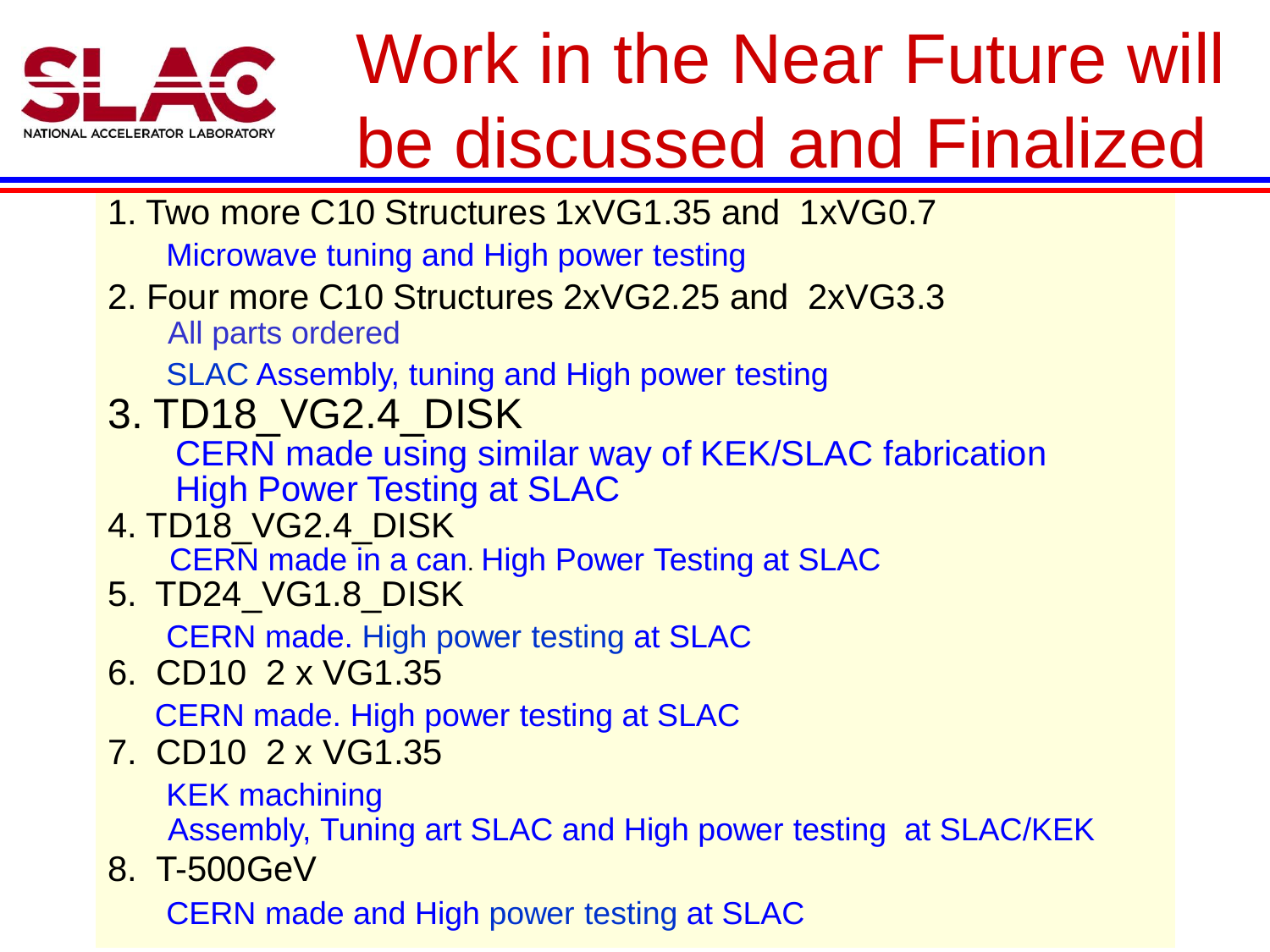

# 2. Measurement and Analysis of Structure Changes after High Power Tests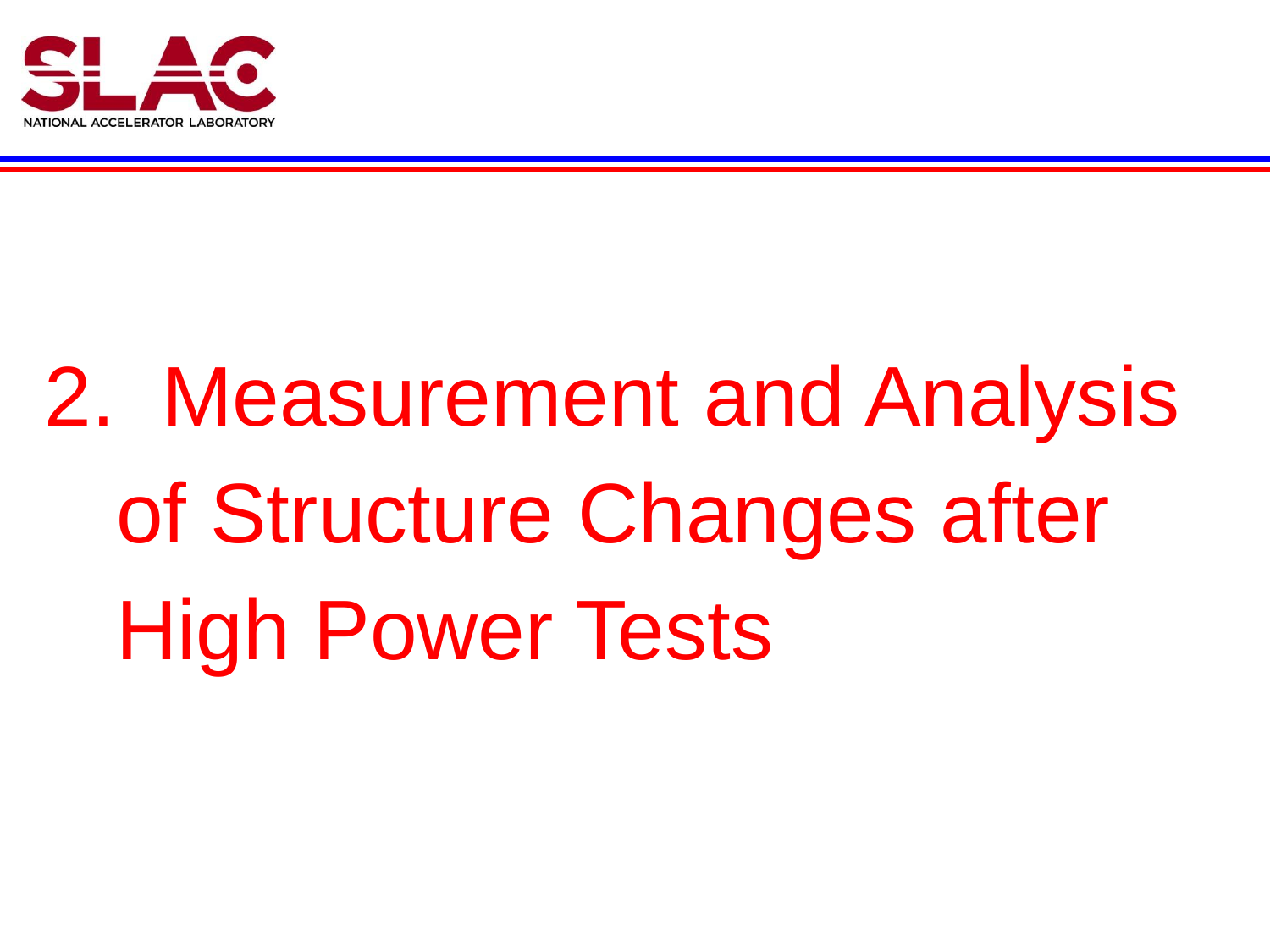T18-SLAC #1 High Power Test



Faya Wang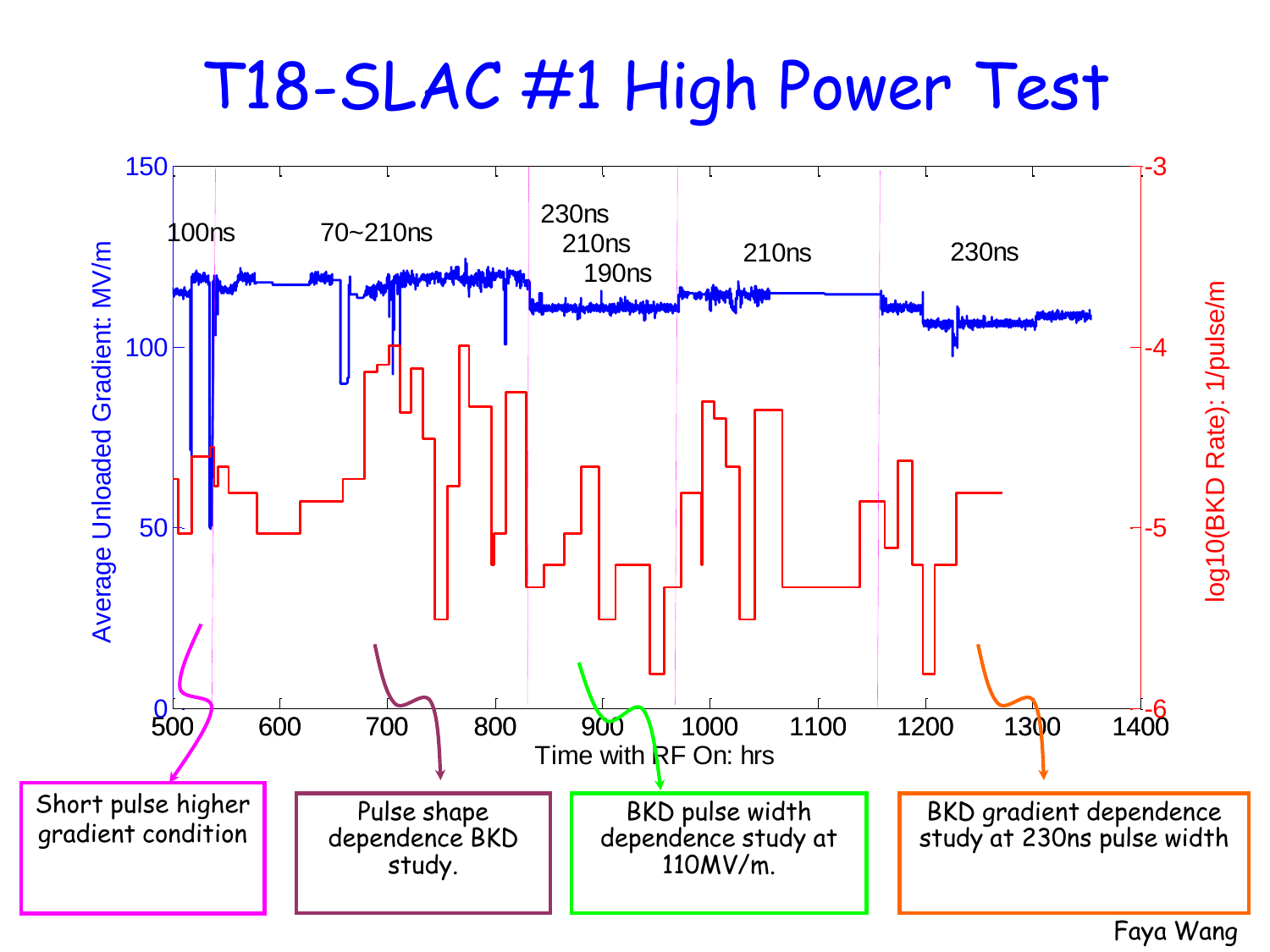### Amplitude Measurement of T18-SLAC #1 Before and After High Power Test ONAL ACCELERATOR LABORATORY

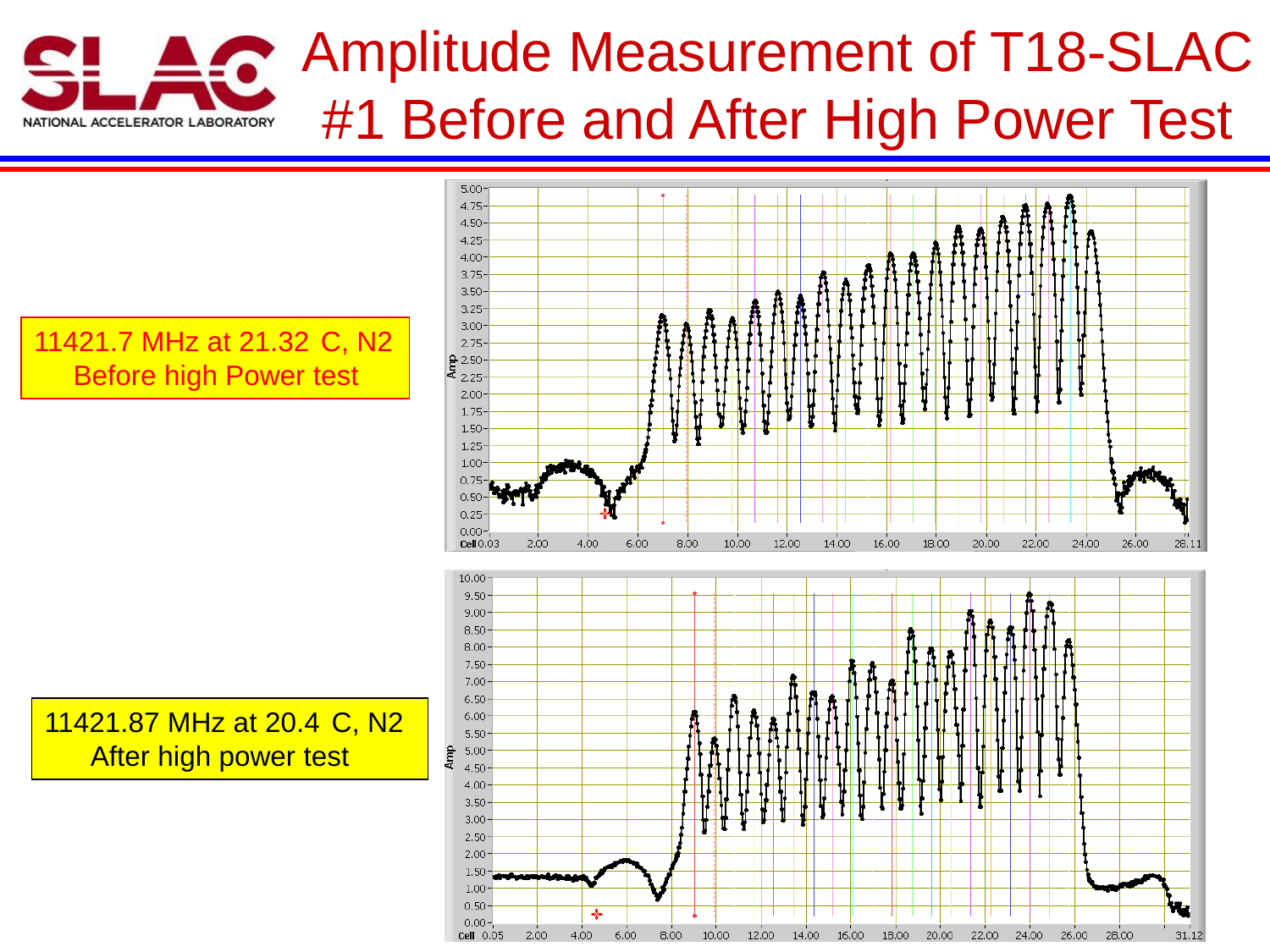

### Phase Measurement of T18-SLAC #1 Before and After High Power Test

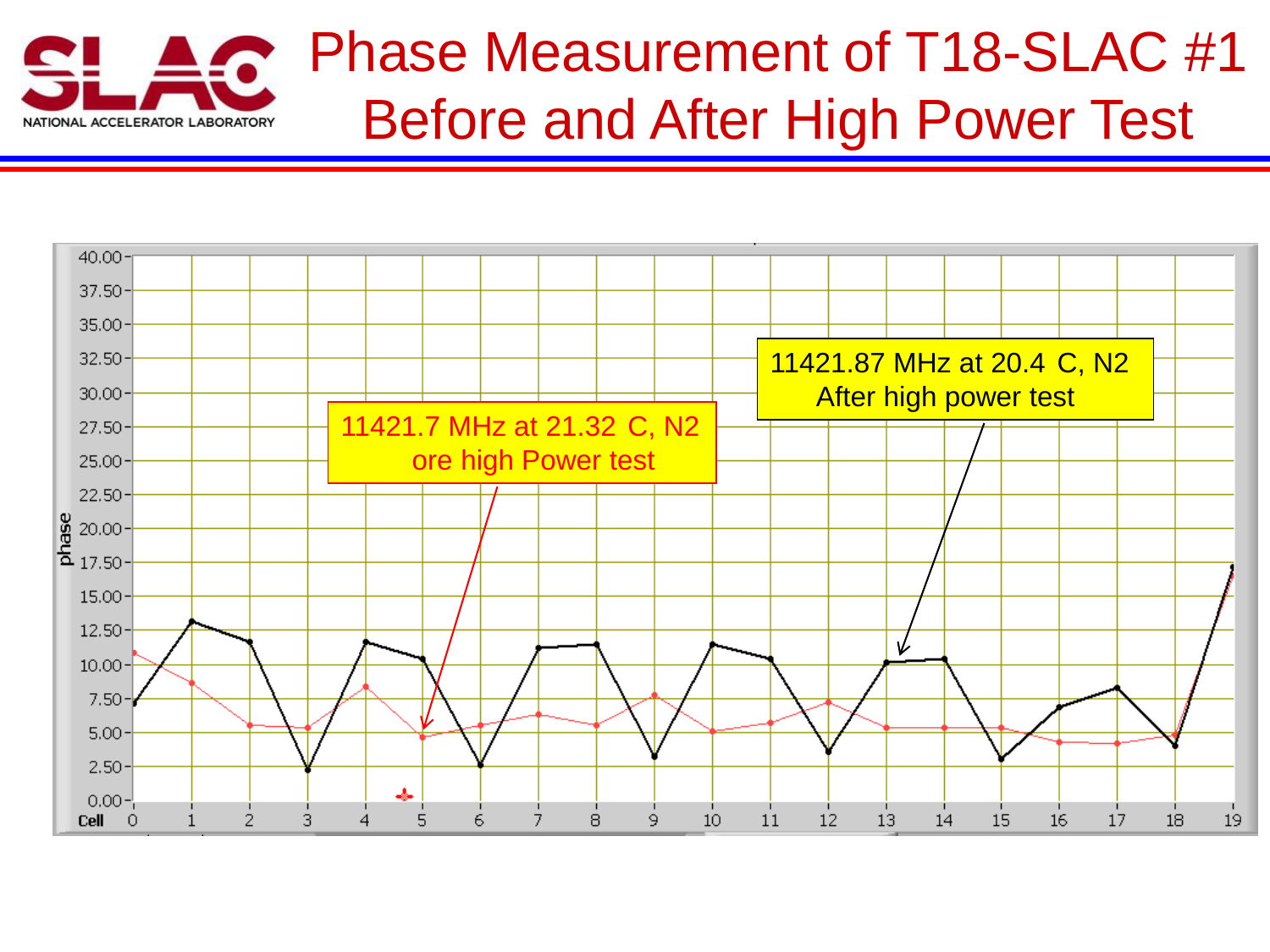

- From the Standing wave pattern, the output part was "damaged", it can be due to the "damage" by the high power test of backward feeding in order to compare with the single cavity tests.
- In general, there was no frequency change of 2π/3 mode at similar operation condition.
- Is this a related factor?

The frequency of high power test was  $\sim$  3 MHz higher than the tuned frequency. Because the structure is a nice bandpass filter, the field pattern and S12 almost no change. Only the mode phase advance was not 2π/3.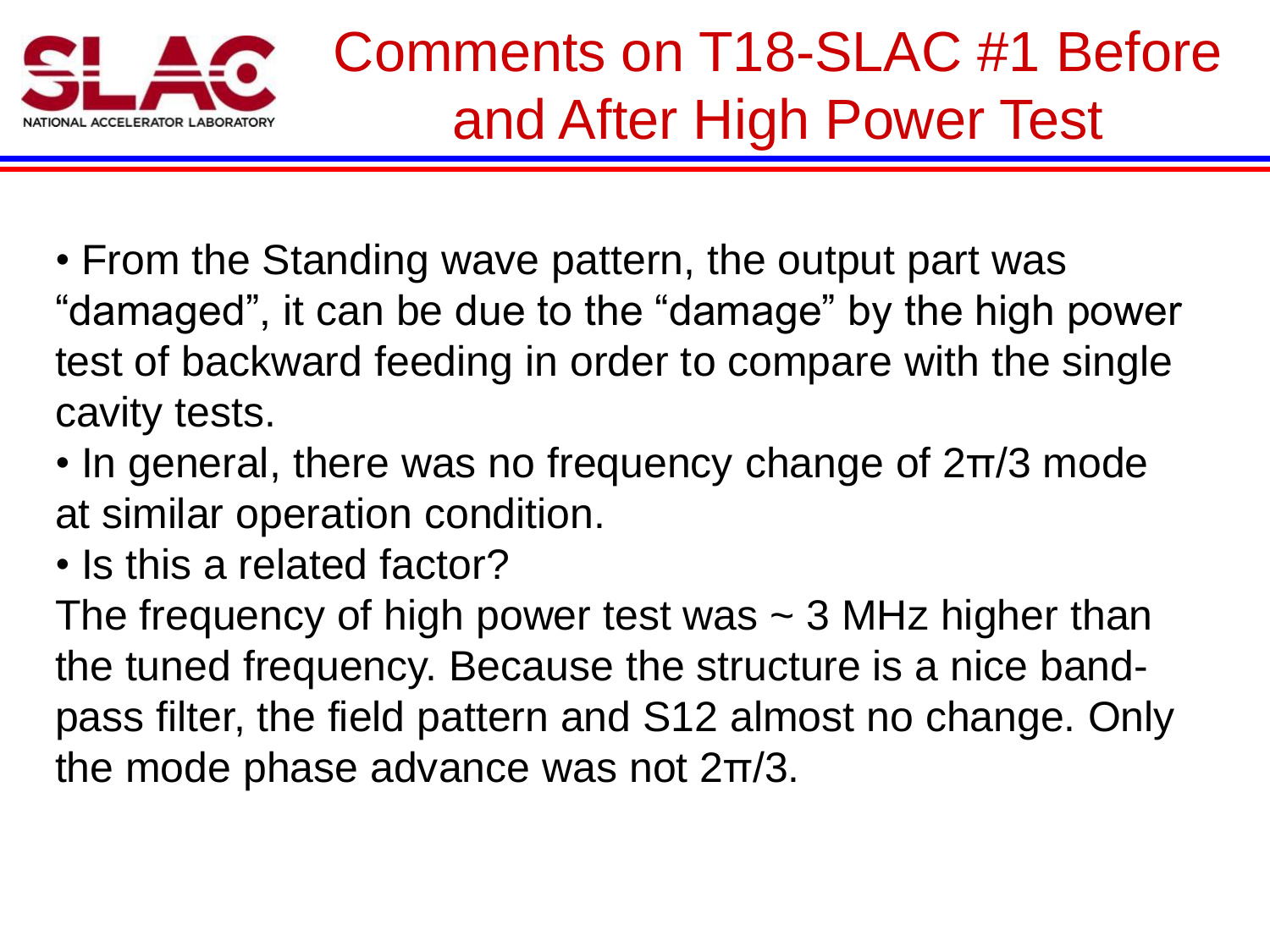

## Amplitude Measurement of T18-KEK Before and After High Power Test

#### 11421.7 MHz at 21.1 C, N2 Before high Power test at SLAC



Amplitude versys Z-position

11422 MHz at 21.1 C, N2 After high power test at KEK by Toshi

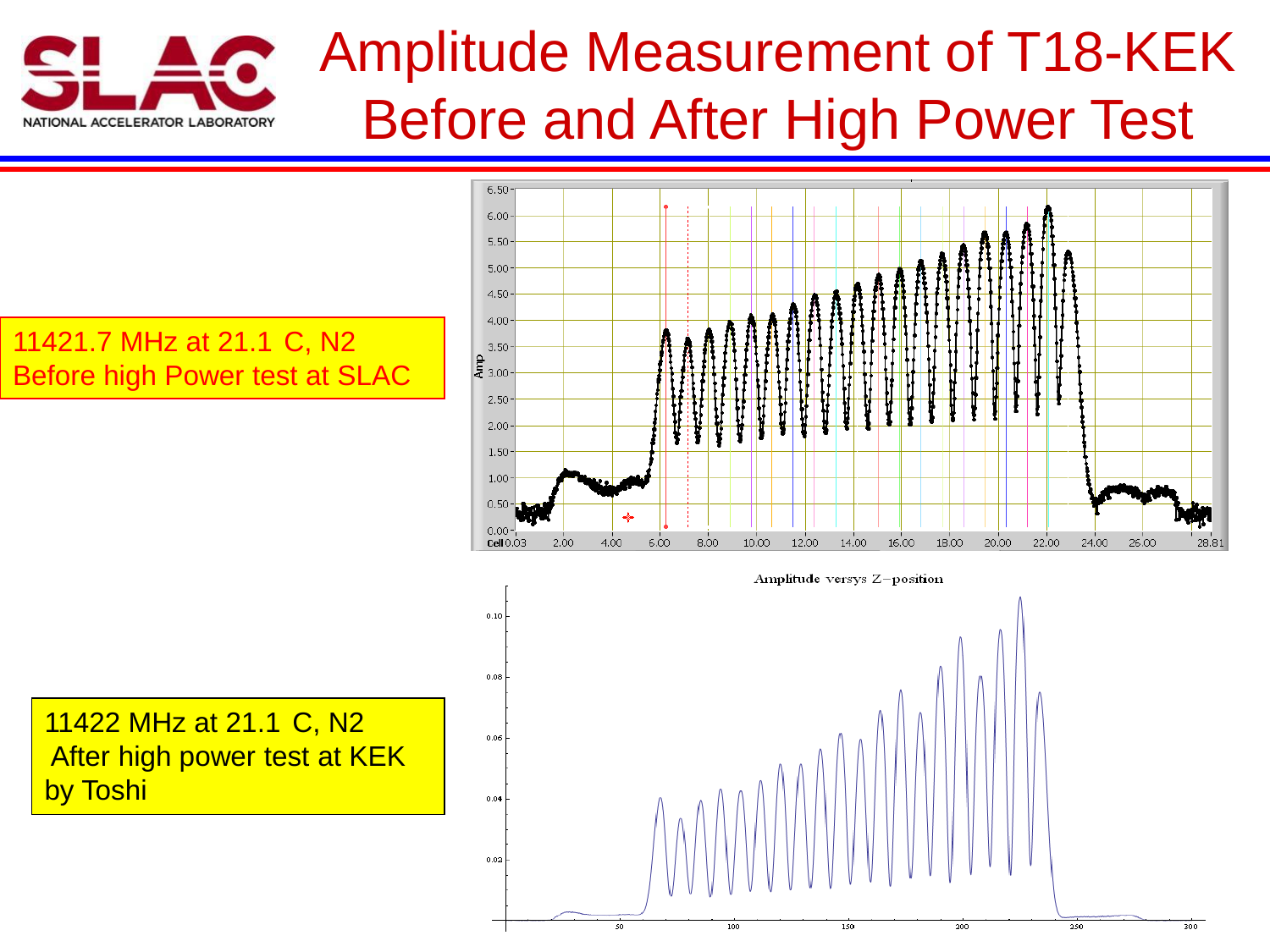

## Phase Measurement of T18-KEK Before and After High Power Test

11421.7 MHz at 21.1 C, N2 Before high Power test at SLAC

Considering the string perturbation and temperature correction, the frequency was increased by 1.2 MHz (Toshi calculated 1.1 MHz).

11423.2MHz at 22.7deg C in N2 After high power test at KEK by Toshi



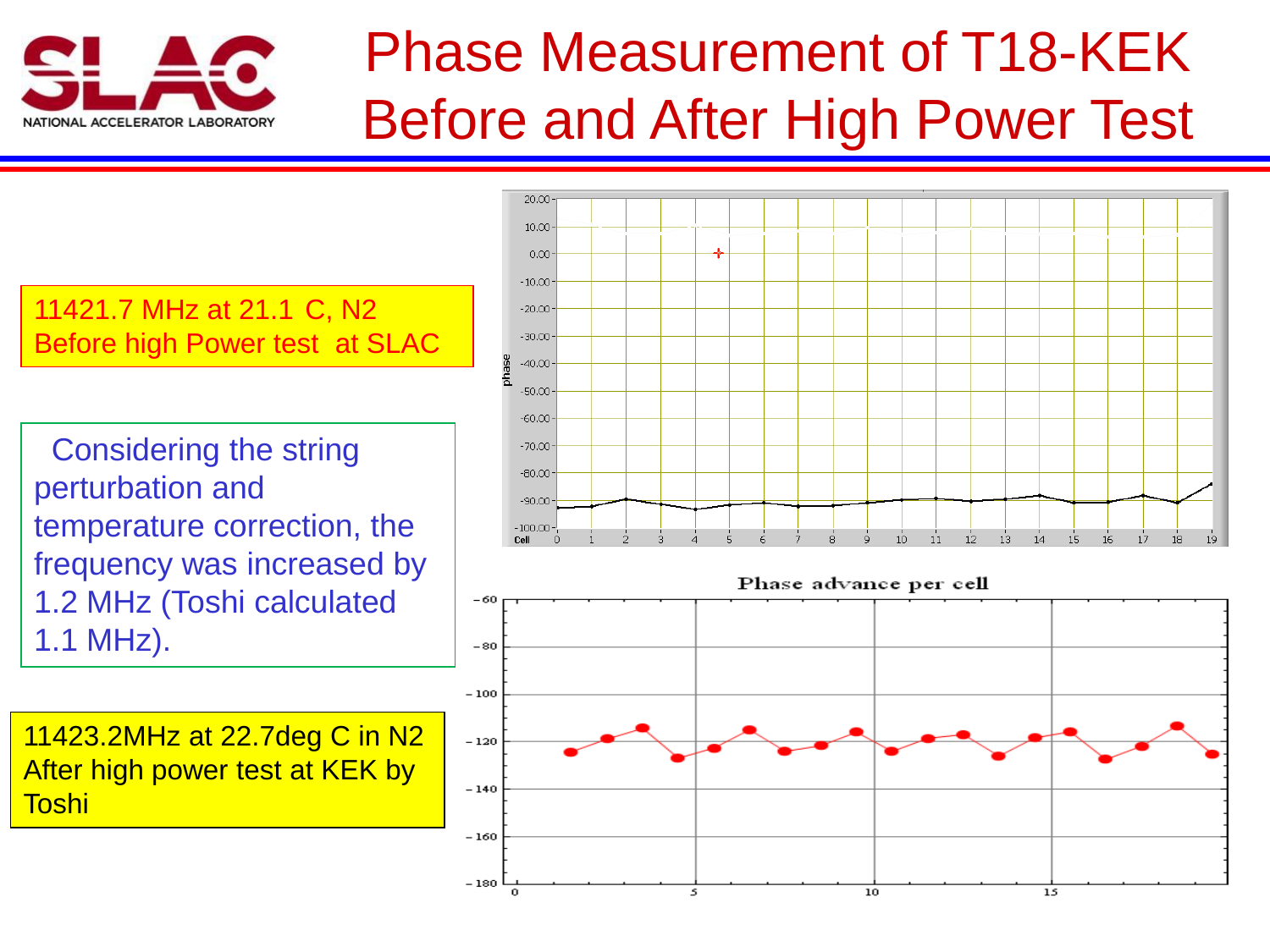

- From the Standing wave pattern, the output part and some cells were "damaged".
- In general, there was a 1MHz frequency increase of 2π/3 mode at similar operation conditions. In another words, the cumulated phase drift was about 15 at frequency at similar operation conditions
- The total high power test time was 4000 hours, is it a reason to cause more "damage" in comparison with T18- SLAC?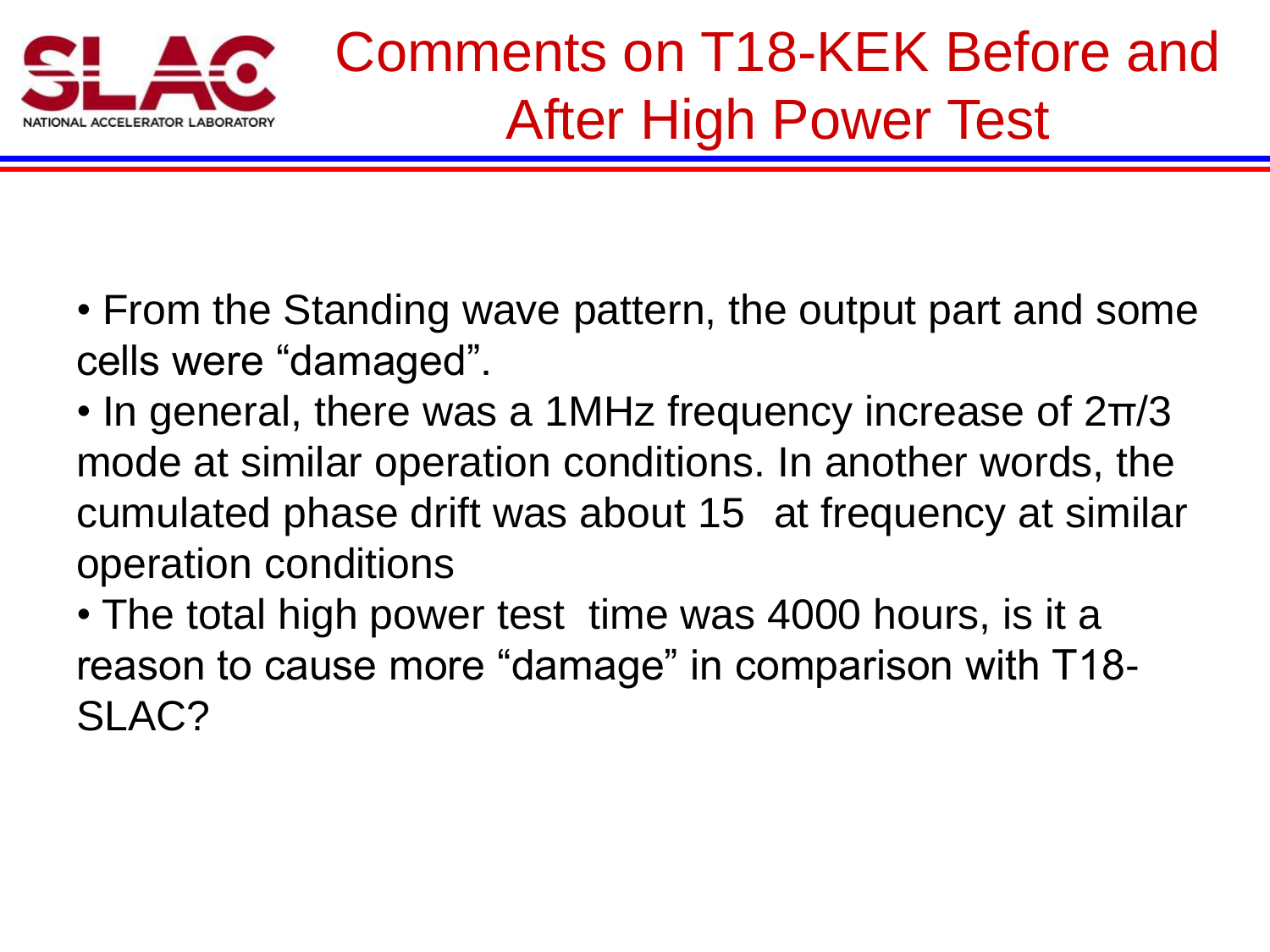## TD18-SLAC High Power Test



Faya Wang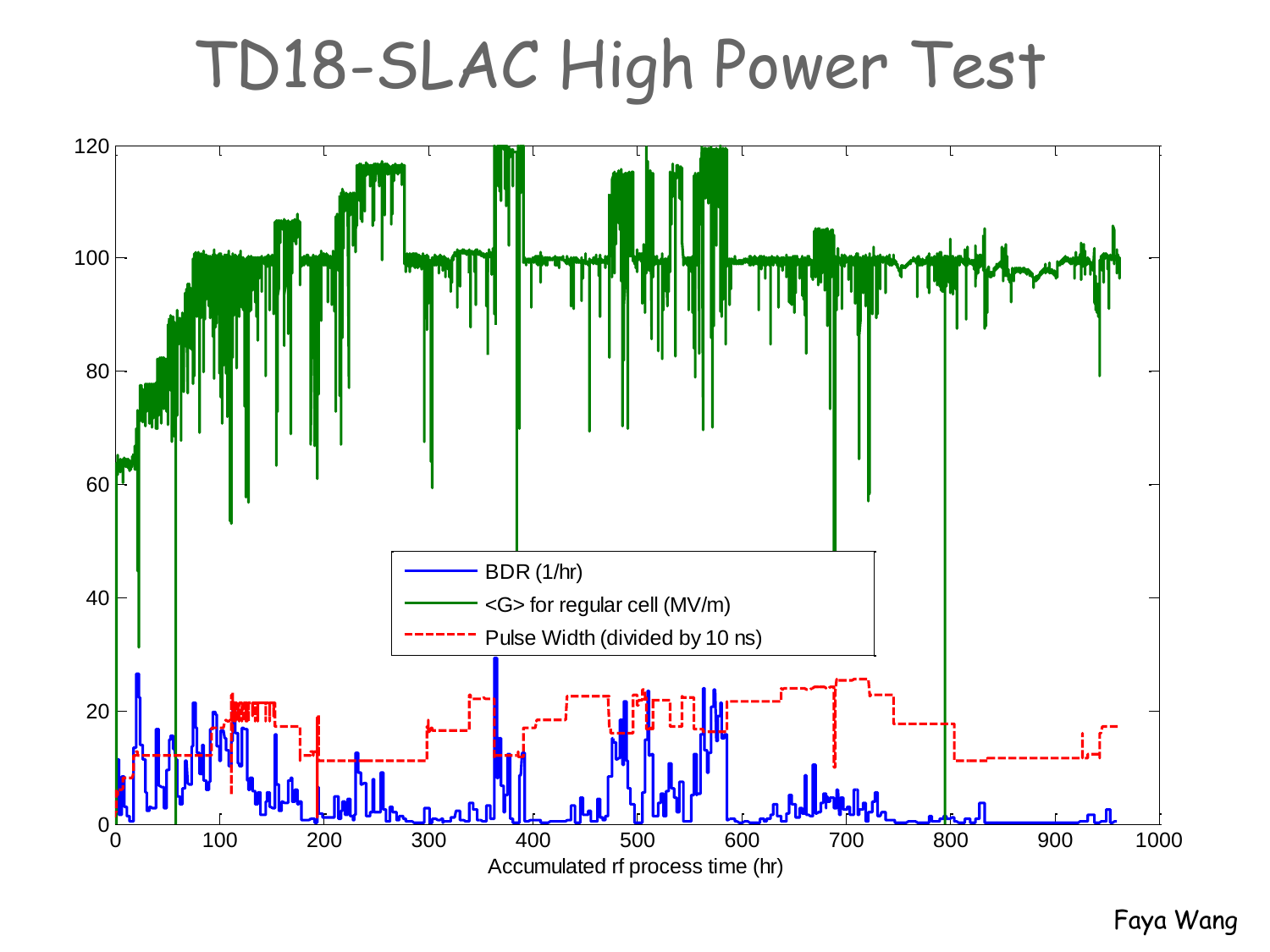### Amplitude Measurement of TD18-SLAC Before and After High Power Test **IATIONAL ACCELERATOR LABORATORY**

 $0.00<sub>1</sub>$ Cell 0.05

2.00

4.00

6.00

#### $6.50$  $6.00$  $5.50$ 5.00 4.50  $4.00$ 3.50 요<br>특 3.00·  $2.50$  $2.00<sup>°</sup>$  $1.50$ 1.00  $0.50$  $0.00$ 12.00 14.00 16.00 18.00 20.00 22.00 24.00 26.00 28.00 30.00 32.00 Cell 0.03 8.00  $10.00$  $9.50$  $9.00<sub>1</sub>$  $8.50<sup>°</sup>$  $8.00<sup>1</sup>$  $7.50<sup>°</sup>$  $7.00<sup>1</sup>$  $6.50<sup>°</sup>$  $6.00<sub>1</sub>$  $5.50<sub>2</sub>$ 5.00  $\frac{2}{5}$  4.50  $4.00<sup>1</sup>$  $3.50<sup>1</sup>$  $3.00<sup>1</sup>$  $2.50<sup>1</sup>$  $2.00<sup>1</sup>$  $1.50<sup>°</sup>$  $1.00<sup>1</sup>$  $0.50 -$

8.00 10.00 12.00 14.00 16.00 18.00 20.00 22.00 24.00 26.00 28.00 30.00 32.00 34.00

36.81

11424.5 MHz at 21.46 C, N2 Before high Power test

11424.56 MHz at 21.1 C, N2 After high power test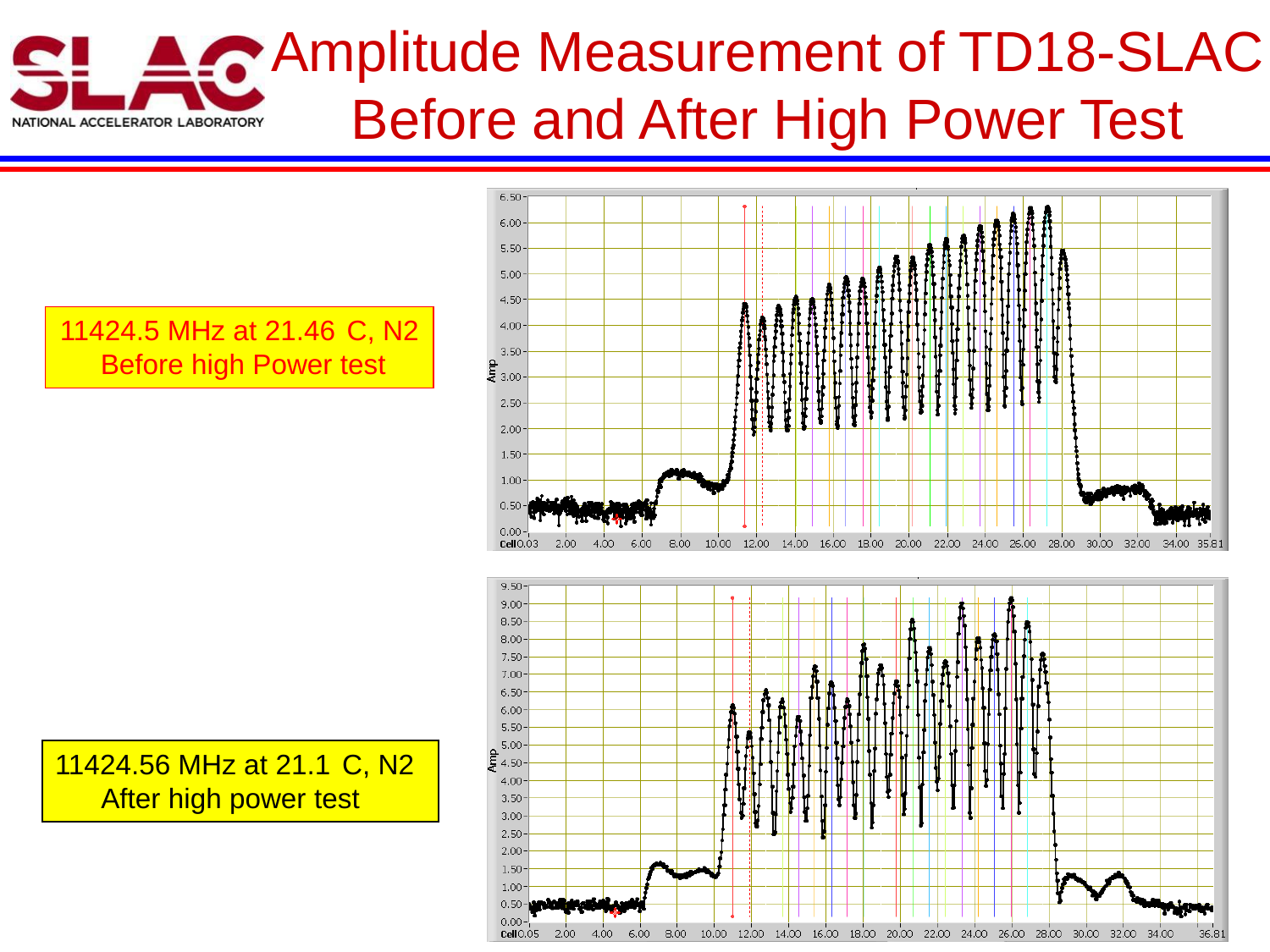

## Phase Measurement of T18-KEK Before and After High Power Test



Select bead pulling frequencies based on the same measurement condition for both before and after high power test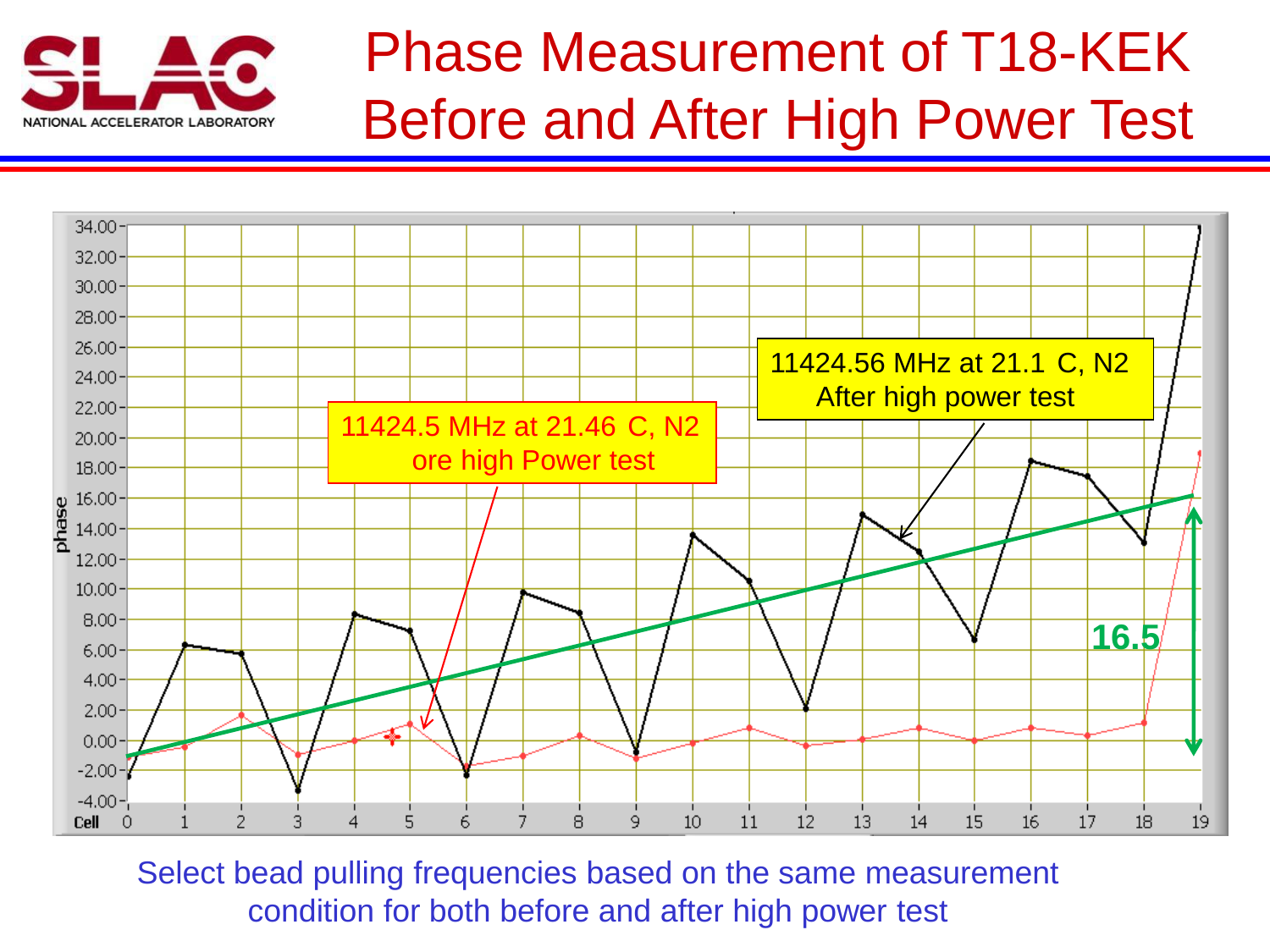

### Phase Measurement of TD18-SLAC Before and After High Power Test - I



Select bead pulling frequencies based on the same measurement condition for both before and after high power test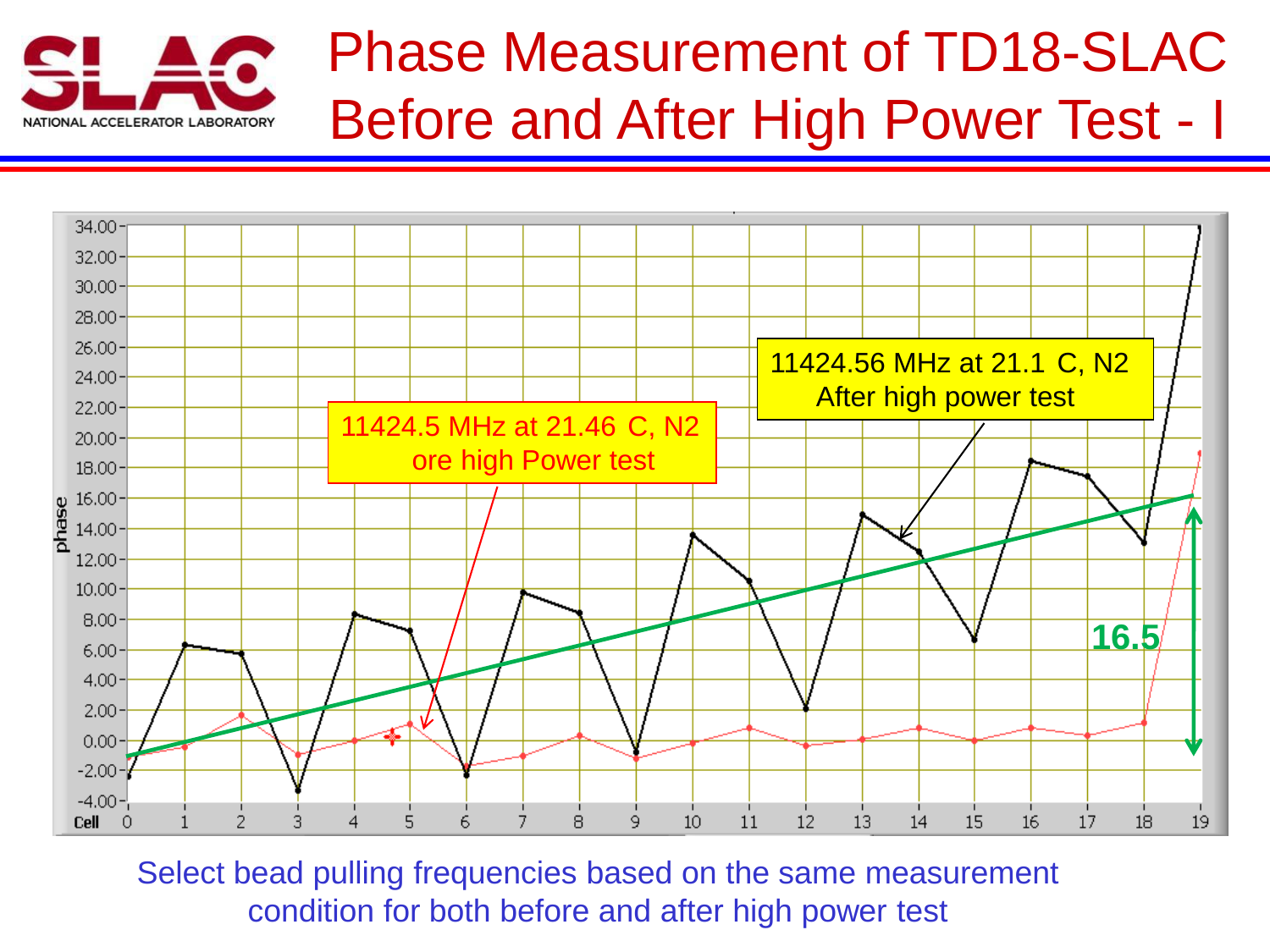

### Phase Measurement of TD18-SLAC Before and After High Power Test - II



Select bead pulling frequencies based on the measurement condition to get 2π/3 phase advance for both before and after high power test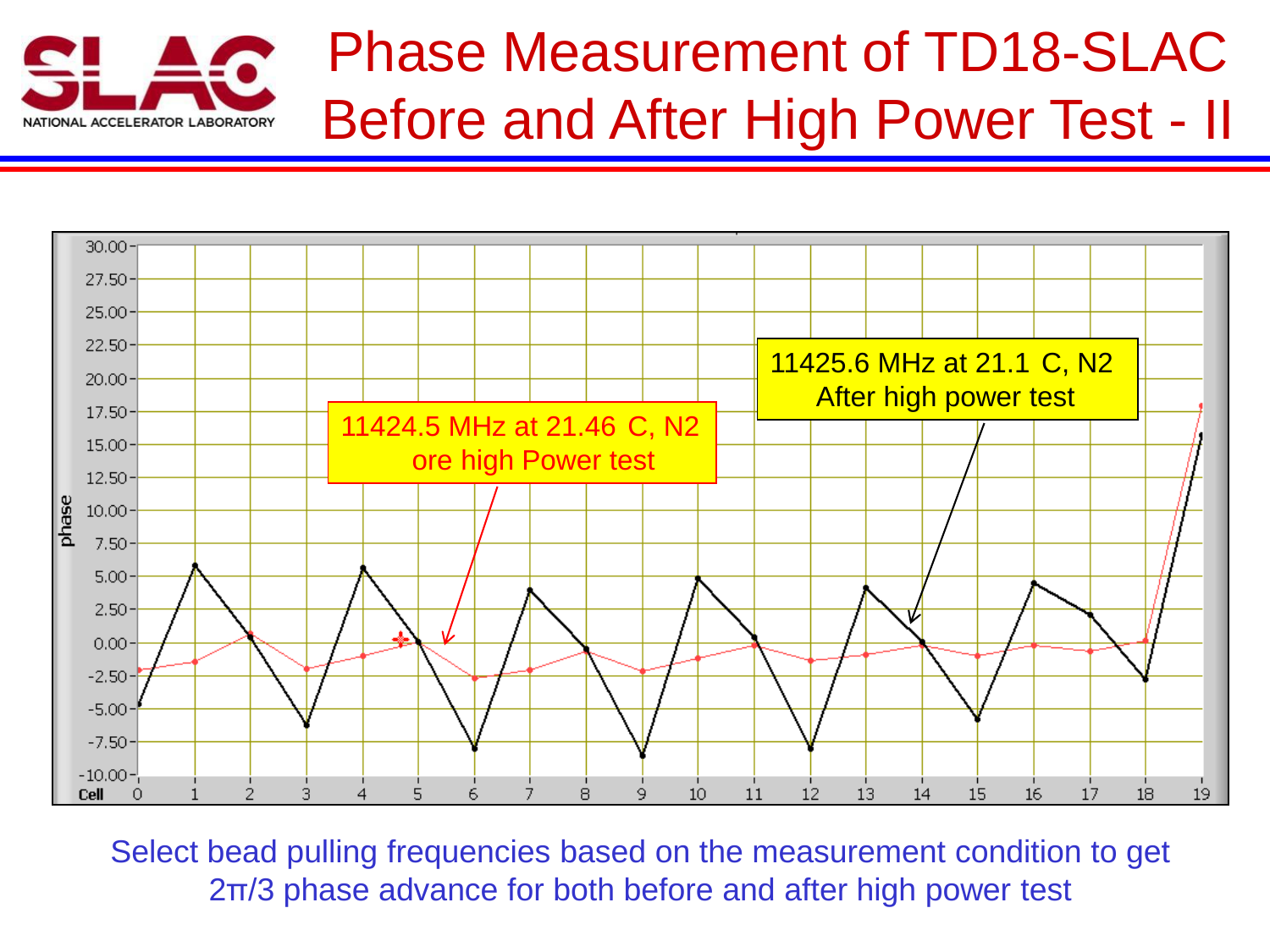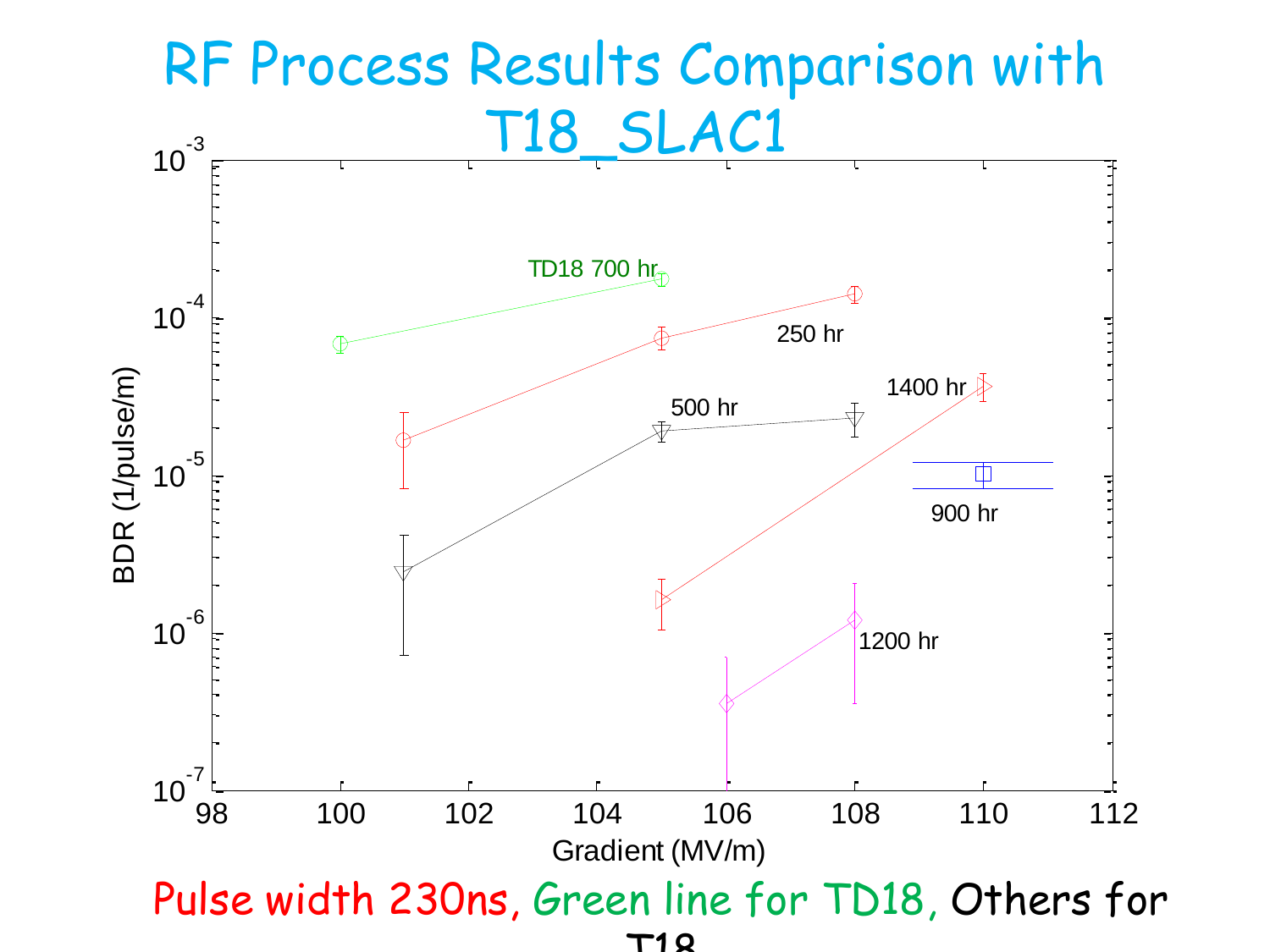

- From the standing wave pattern, the output part and some cells were "damaged".
- In general, there was a 1MHz frequency increase of 2π/3 mode at similar operation conditions. In another words, the cumulated phase drift was about 16 at frequency at similar operation conditions
- The pulse heating for TD18 structure is higher, but it is believed that the "damages" were still on the disc irises.
- The total breakdown event recorded was more than 4000 – only twice higher than T18 SLAC #1, but the TD18 breakdown rate measured after 700 hours was higher than T18 SLAC #1 by factor of 100. The "damage" can be caused at higher power and full pulse width in stead of the process beginning with lower power and short pulse width?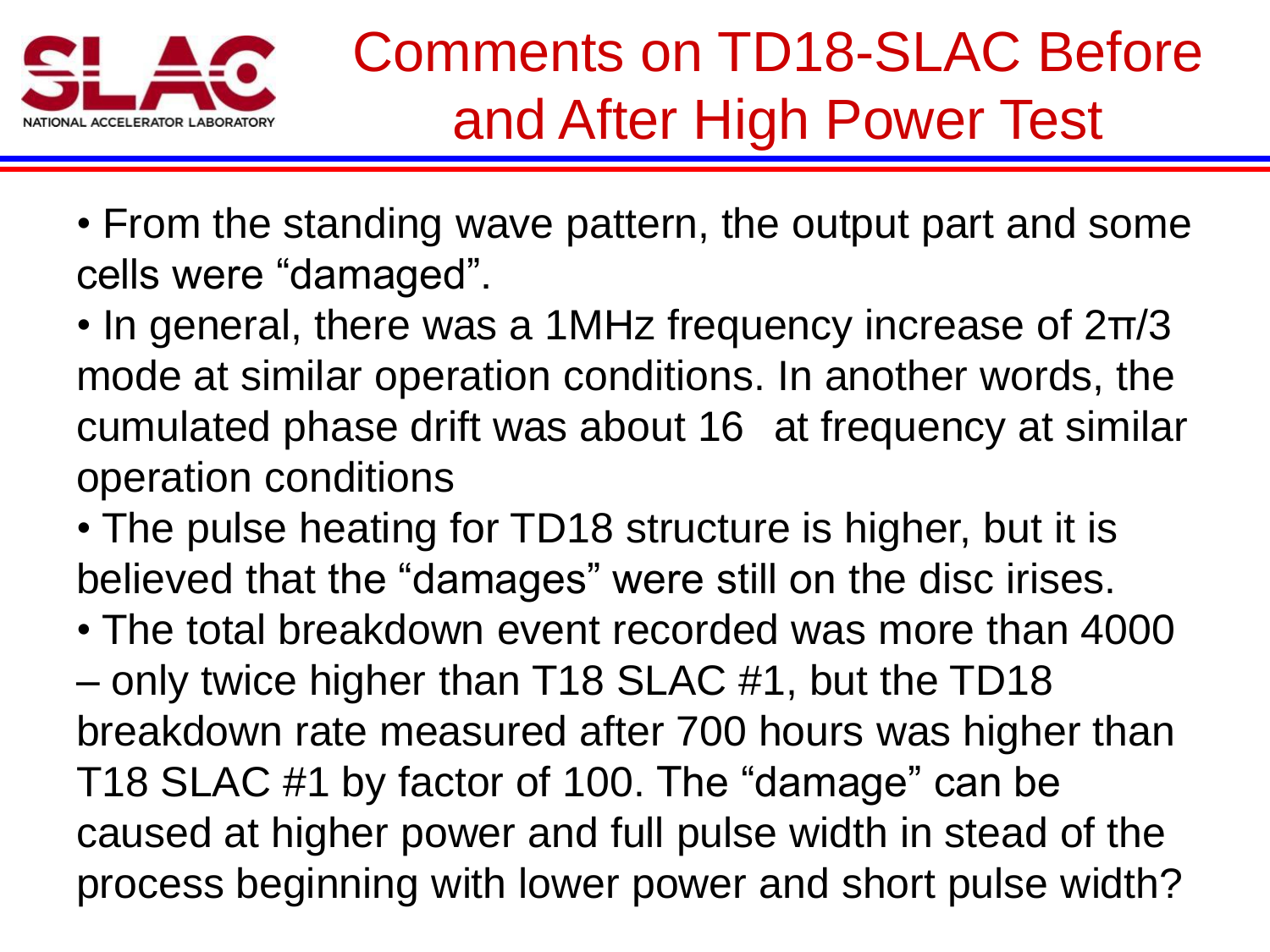

# Recall of NLC/GLC structures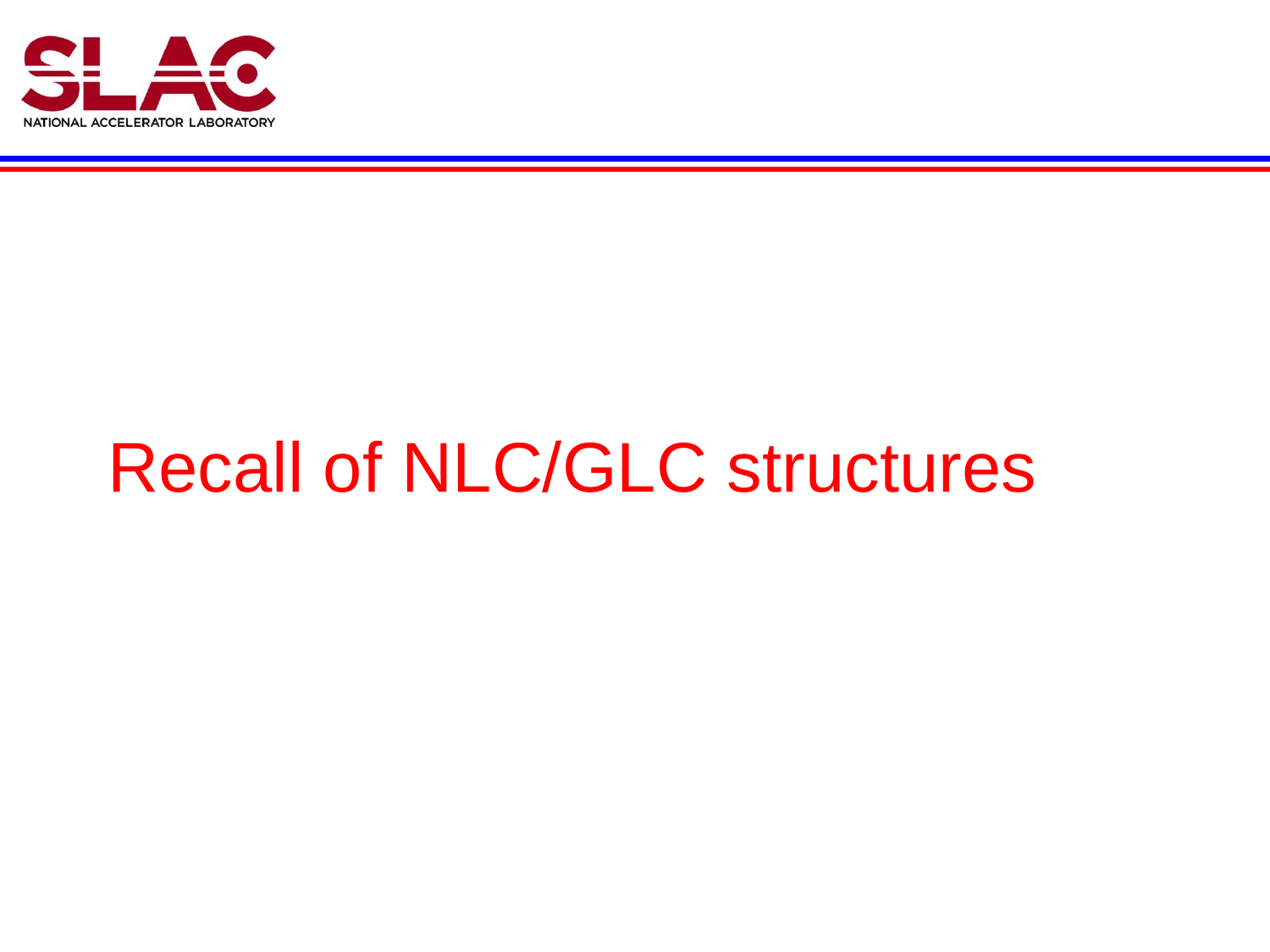

### Historical Information for the NLC/GLC Structures in Comparison Before and After High Power Tests



**H60VG3R 1000 Hours RF on (65MV/m, 400ns) 8000 Body Breakdown**

**H90VG3N 1600 Hours RF on (65 MV/m, 400 ns) 9500 Body Breakdown**

**T53VG3MC 900 Hours RF on (92MV/m., 400ns) 1600 Body Breakdown**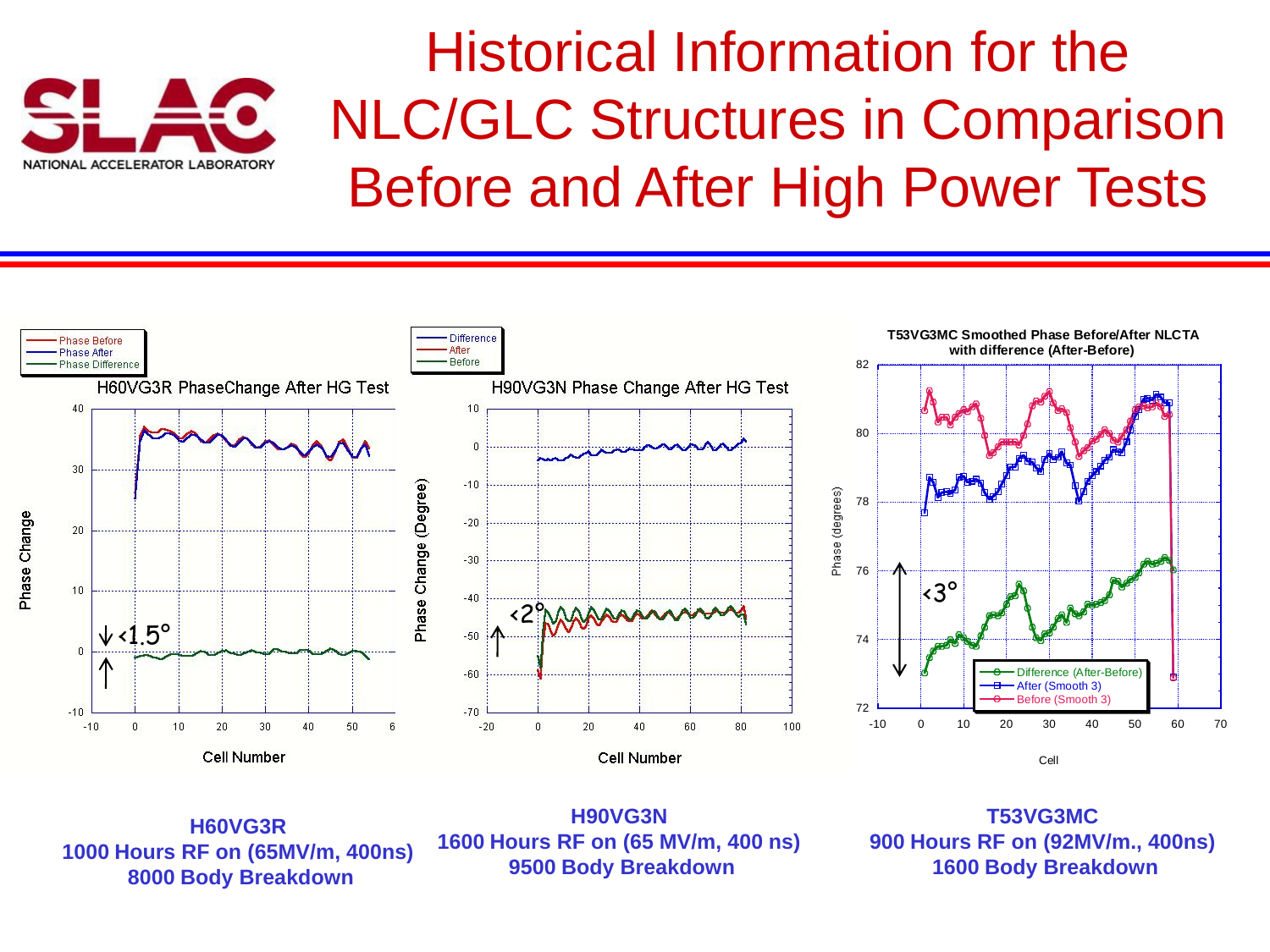Bead -Pull Phase Advance Measurements of H60VG3 (FXB2) Before and After 300 Hours of Processing to 70 MV/m (7000 Breakdowns, 300 Hours RF On)



Cell Number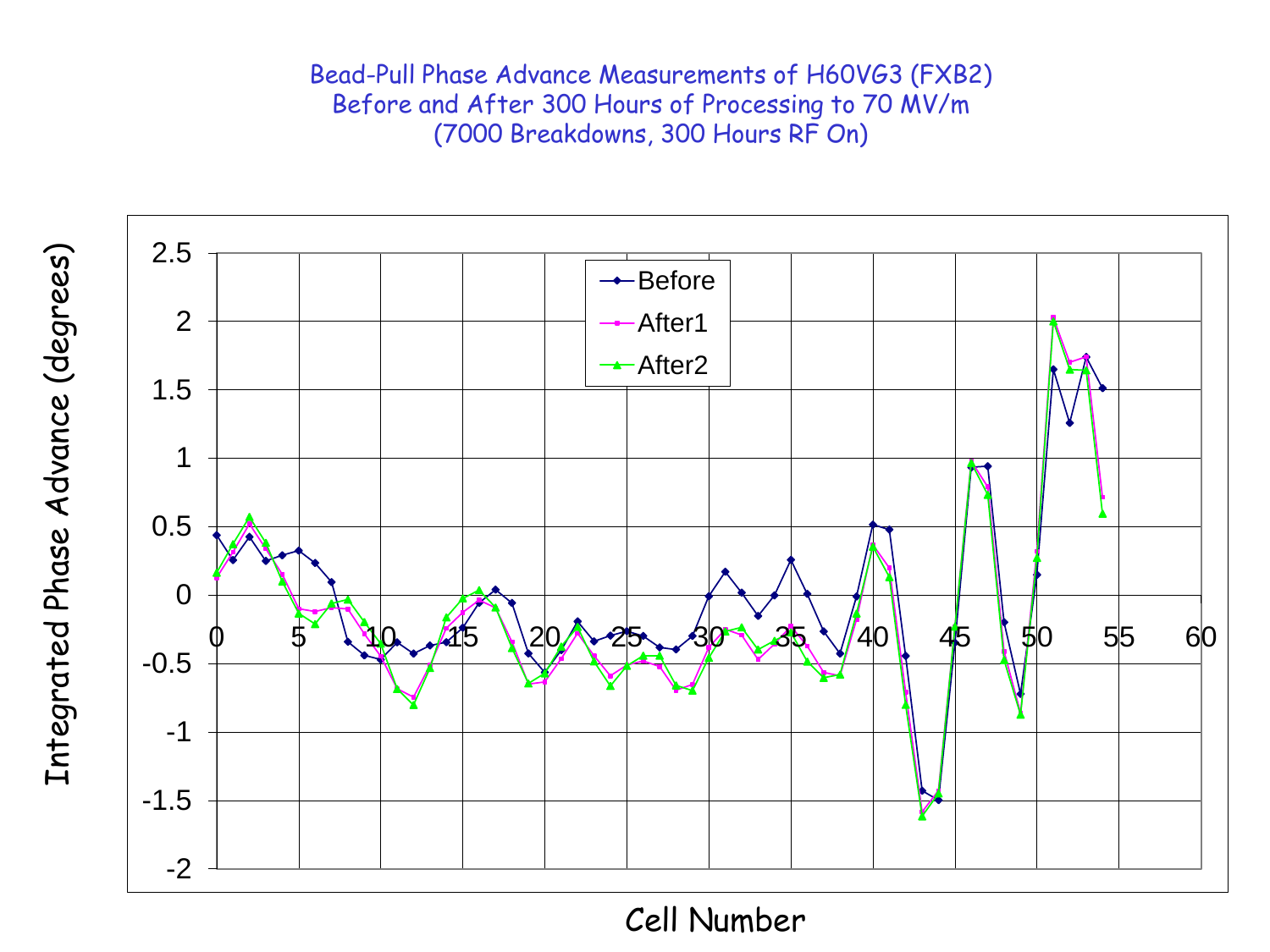### Breakdown Locations: After ~1 Week of Processing Reached 65 MV/m at 400 ns (Few per Hour Trip Rate )

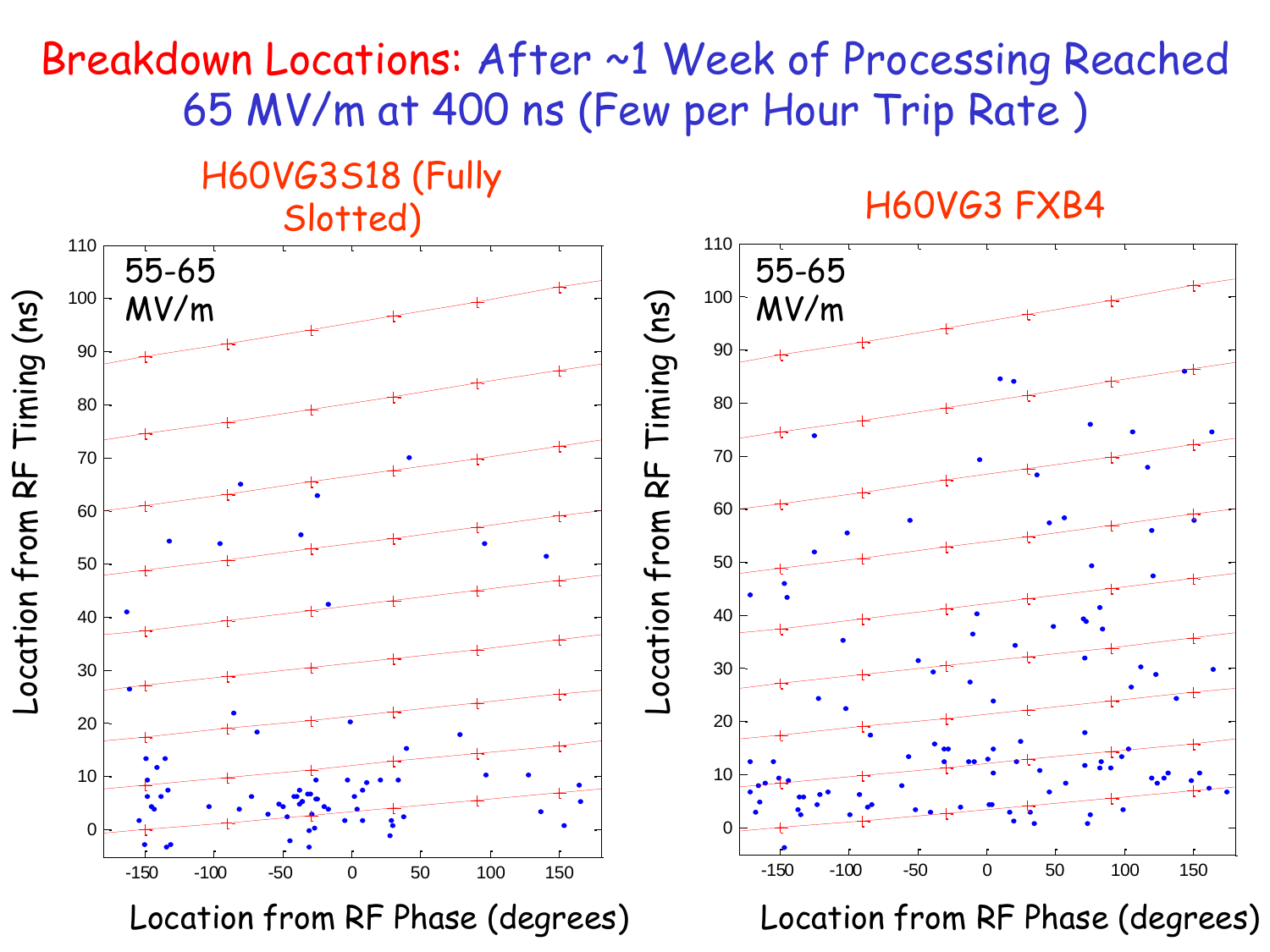

• There was no much increased standing wave pattern, the phase plots in output parts could be used to fit together in order to compare the phase change before and after high power tests.

• In general, there was no frequency change for designed mode 2π/3 or 5π/6 at similar operation conditions. In another words, the cumulated phase drifts for those long structures were very few degrees at frequency at similar operation conditions